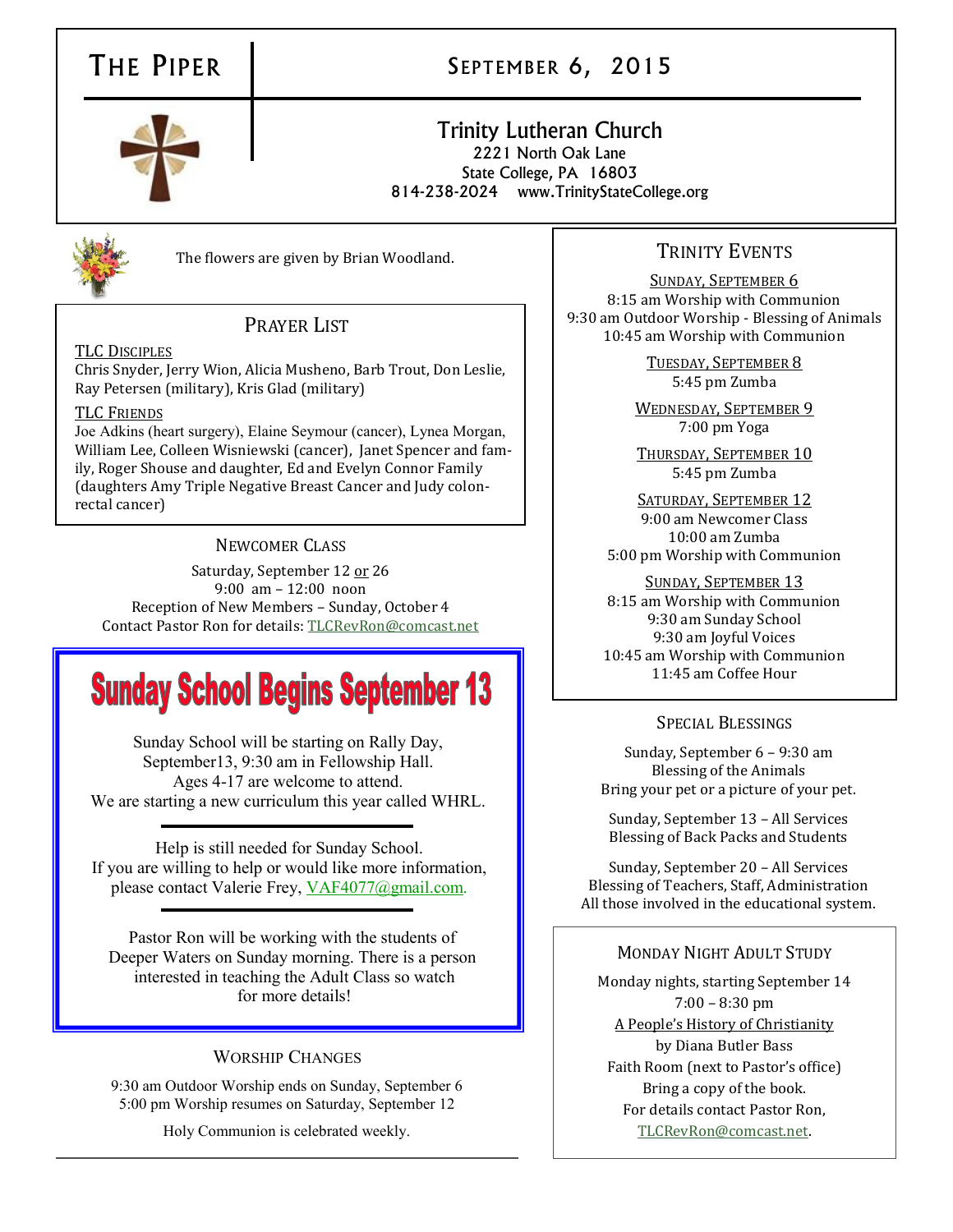#### DAY OF CARING

The 50th Anniversary Committee thought it would be a great idea for our congregation to participate in some type of community service. We would like to get a team from Trinity to take part in the United Way Day of Caring on October 1, 2015. There are opportunities for full day or part of the day participation and there would be a chance to pick what type of work we would like to do. More specific details about worksites, etc. will be available after September 1. There is a sign up sheet available on the Fellowship Hall door where you can indicate your shirt size and what type of work desired (i.e. painting, yard work, etc.) We'd love to have you join us!

#### CALLING ALL SINGERS

Joyful Voices will begin rehearsing on September 13, at 9:30 in the Sanctuary. We would love to have you join us. The choir practices on the 2nd and 3rd Sundays of each month from 9:30 to 10:20 and we sing at the 10:45 service on the 2nd and 3rd Sundays. If you are going to attend Sunday School you can still sing with the choir. All we ask is that you come to rehearsals by 10:00 to run over the anthems for the next two Sundays. I will work the rehearsals so that you will have plenty of time to learn the songs. If you would like more information on the choir you can talk to any of the current members or give me a call at 237-2107. I hope you will consider joining us on Sunday, September 13 and give us a try. Donna Weller

|                                                                                                                                                                           | Lessons for September 6                                                                                                                                            |                                                                                                                                                                                                                                                                                      |
|---------------------------------------------------------------------------------------------------------------------------------------------------------------------------|--------------------------------------------------------------------------------------------------------------------------------------------------------------------|--------------------------------------------------------------------------------------------------------------------------------------------------------------------------------------------------------------------------------------------------------------------------------------|
| On Sunday, August 30,<br>we welcomed<br>Wyatt Douglas LaRue Neidig<br>into our TLC family by way<br>of Baptism.<br>Wyatt is the son of<br>Adam and Suzanne Bulazo Neidig. | Isaiah $35:4-7a$<br>Psalm 146<br>James $2:1-17$<br>Mark 7:24-37<br>Lessons for September 13<br>Isaiah $50:4-9a$<br>Psalm 116:1-9<br>James $3:1-12$<br>Mark 8:27-38 | TLC FINANCIAL INFORMATION<br>July 1, 2015 - August 31, 2015<br>\$41,299.23<br>Income<br>\$42,465.20<br>Expenses<br>Difference<br>$-$1,165.97$<br>These amounts represent operating income<br>and expenses and do not include any interest,<br>dividends or investment value changes. |
| ALLEGHENY SYNOD<br>701 Quail Avenue<br>814-942-1042<br>www.alleghenysynod.org                                                                                             |                                                                                                                                                                    |                                                                                                                                                                                                                                                                                      |
| Altoona, PA 16602-3010                                                                                                                                                    | Fax 814-941-9259<br>The Rev. Michael L. Rhyne, Bishop                                                                                                              | $of\text{fice@alleghenysynod.com}$                                                                                                                                                                                                                                                   |

*Companions in Christ's Mission with the Kenya Evangelical Lutheran Church*

Dear Friends,

Grace and Peace to you in the name of God our Father and our Lord and Savior Jesus Christ. On this the first anniversary of serving with you as Bishop of our Allegheny Synod, I share with you the exciting ministry opportunities we have worked on together as well as the challenges that lie before us.

The blessing of serving as Bishop is that I get to meet all of you: joining you for worship, visiting with your Councils, and seeing you at events in and around our Synod. What I have learned in this last year is that we are a Synod of wonderful people. I get to see firsthand that our congregations are full of good people who love Jesus and want to serve him. Even in places that may find themselves in times of struggle (since our Synod Office works with our sisters and brothers in conflict), we find people who really want what is best. I thank God for all of you, and the many ways you serve Jesus in your congregations and the way you reach out to your community.

We are in this together, and as we work together, we are able to do so much more than we ever will apart. During this past year, we as a Synod have done remarkable things from the 25,000 Can Challenge in December and January that together we gathered over 36,000 items of food to care for our sisters and brothers in need in our local communities. In April and May we had the Kenya Motorbike Challenge to help purchase motorbikes for our companion synod in Kenya. Our goal was one bike at \$5,000. Together we raised over \$12,500 and look to be close to \$15,000 for three bikes! These funds make it possible for pastors to reach their more remote churches and take the gospel to places that are hard to reach. When the Allegheny Synod works together we do amazing things.